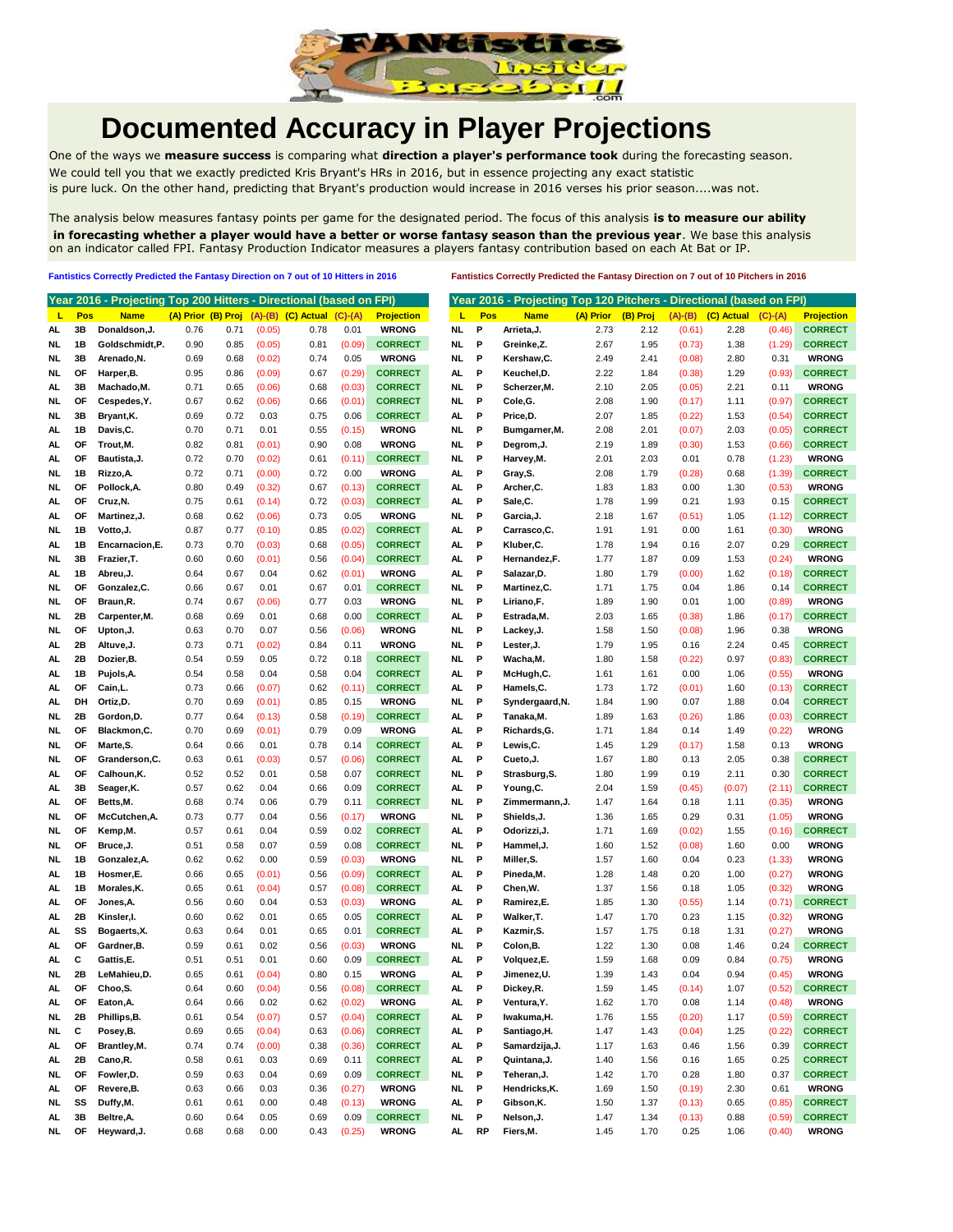| NL  | OF        | Duda,L.         | 0.60         | 0.61 | 0.01   | 0.47 | (0.13)       | <b>WRONG</b>   | NL        | P         | Leake,M.        | 1.65 | 1.61 | (0.04)                | 1.08   | (0.57) | <b>CORRECT</b> |
|-----|-----------|-----------------|--------------|------|--------|------|--------------|----------------|-----------|-----------|-----------------|------|------|-----------------------|--------|--------|----------------|
| AL. | С         | McCann, B.      | 0.51         | 0.53 | 0.02   | 0.52 | 0.01         | <b>CORRECT</b> | AL.       | P         | McCullers, L.   | 1.79 | 1.76 | (0.03)                | 1.33   | (0.46) | <b>CORRECT</b> |
| NL  | OF        | Polanco, G.     | 0.56         | 0.65 | 0.09   | 0.62 | 0.06         | <b>CORRECT</b> | NL        | <b>RP</b> | de la Rosa, R.  | 1.18 | 1.05 | (0.13)                | 1.45   | 0.27   | <b>WRONG</b>   |
|     | OF        | Pillar, K.      | 0.58         |      |        |      |              | <b>CORRECT</b> | AL.       | P         | Bauer, T.       | 1.48 | 1.53 | 0.05                  | 1.52   | 0.04   | <b>CORRECT</b> |
| AL  |           |                 |              | 0.55 | (0.03) | 0.49 | (0.09)       |                |           |           |                 |      |      |                       |        |        |                |
| AL  | 2B        | Kipnis, J.      | 0.67         | 0.61 | (0.06) | 0.65 | (0.02)       | <b>CORRECT</b> | NI.       | P         | Happ, J.        | 1.51 | 1.41 | (0.10)                | 1.95   | 0.43   | <b>WRONG</b>   |
| AL  | 3B        | Moustakas, M.   | 0.61         | 0.56 | (0.05) | 0.55 | (0.06)       | <b>CORRECT</b> | AL.       | P         | Verlander, J.   | 1.78 | 1.65 | (0.13)                | 2.07   | 0.29   | <b>WRONG</b>   |
| AL  | 3B        | Longoria,E.     | 0.56         | 0.56 | (0.01) | 0.63 | 0.06         | <b>WRONG</b>   | AL.       | P         | Gallardo, Y.    | 1.30 | 1.25 | (0.05)                | 0.86   | (0.45) | <b>CORRECT</b> |
| AL  | 3B        | Plouffe, T.     | 0.51         | 0.54 | 0.03   | 0.51 | (0.00)       | <b>WRONG</b>   | AL.       | P         | Eovaldi, N.     | 1.37 | 1.52 | 0.15                  | 1.18   | (0.18) | <b>WRONG</b>   |
| AL. | c         | Santana, C.     | 0.58         | 0.65 | 0.07   | 0.67 | 0.09         | <b>CORRECT</b> | NL        | P         | Gonzalez, G.    | 1.45 | 1.72 | 0.27                  | 1.32   | (0.12) | <b>WRONG</b>   |
|     |           |                 |              |      |        |      |              |                |           |           |                 |      |      |                       |        |        |                |
| AL. | OF        | Parra, G.       | 0.62         | 0.56 | (0.07) | 0.45 | (0.17)       | <b>CORRECT</b> | NL        | P         | Kennedy,l.      | 1.07 | 1.47 | 0.40                  | 1.45   | 0.38   | <b>CORRECT</b> |
| AL. | OF        | Reddick, J.     | 0.61         | 0.58 | (0.03) | 0.59 | (0.02)       | <b>CORRECT</b> | AL.       | RP        | Warren, A.      | 1.80 | 1.68 | (0.12)                | 1.47   | (0.34) | <b>CORRECT</b> |
| NL  | 1B        | Lind, A.        | 0.63         | 0.60 | (0.03) | 0.47 | (0.15)       | <b>CORRECT</b> | AL.       | P         | Rodriguez,E.    | 1.51 | 1.36 | (0.15)                | 1.25   | (0.26) | <b>CORRECT</b> |
| NL. | 1B        | Belt, B.        | 0.66         | 0.62 | (0.04) | 0.67 | 0.01         | <b>WRONG</b>   | AL        | P         | Karns, N.       | 1.53 | 1.35 | (0.18)                | 1.28   | (0.24) | <b>CORRECT</b> |
| NL. | OF        | Peralta, D.     | 0.74         | 0.70 | (0.05) | 0.51 | (0.24)       | <b>CORRECT</b> | AL.       | P         | Tillman,C.      | 1.25 | 1.51 | 0.25                  | 1.71   | 0.45   | <b>CORRECT</b> |
|     |           |                 |              |      |        |      |              |                |           |           |                 |      |      |                       |        |        |                |
| NL. | 3B        | Alvarez, P.     | 0.57         | 0.58 | 0.02   | 0.61 | 0.04         | <b>CORRECT</b> | AL.       | P         | Porcello,R      | 0.89 | 1.37 | 0.48                  | 2.13   | 1.24   | <b>CORRECT</b> |
| AL. | 1B        | Teixeira, M.    | 0.69         | 0.00 | (0.69) | 0.41 | (0.28)       | <b>CORRECT</b> | NL        | P         | Jungmann, T.    | 1.63 | 1.36 | (0.27)                | 0.04   | (1.60) | <b>CORRECT</b> |
| AL. | SS        | Andrus,E.       | 0.51         | 0.56 | 0.04   | 0.70 | 0.18         | <b>CORRECT</b> | AL.       | P         | Milone, T.      | 1.43 | 1.20 | (0.23)                | 0.42   | (1.01) | <b>CORRECT</b> |
| NL  | 2B        | Wong,K.         | 0.51         | 0.60 | 0.09   | 0.49 | (0.03)       | <b>WRONG</b>   | AL.       | P         | Gonzalez, M.    | 0.98 | 1.27 | 0.29                  | 1.48   | 0.51   | <b>CORRECT</b> |
| AL  | 2B        | Forsythe,L.     | 0.62         | 0.58 | (0.04) | 0.57 | (0.05)       | <b>CORRECT</b> | NL        | P         | Morton, C.      | 1.22 | 1.37 | 0.15                  | 1.70   | 0.48   | <b>CORRECT</b> |
|     |           |                 |              |      |        |      |              |                |           |           |                 |      |      |                       |        |        |                |
| NL  | OF        | Inciarte,E.     | 0.62         | 0.58 | (0.04) | 0.59 | (0.03)       | <b>CORRECT</b> | NL        | P         | Wood,T.         | 1.68 | 1.68 | 0.00                  | 2.07   | 0.39   | <b>CORRECT</b> |
| AL  | OF        | Burns, B.       | 0.61         | 0.58 | (0.03) | 0.39 | (0.22)       | <b>CORRECT</b> | AL.       | P         | Elias, R.       | 1.35 | 1.32 | (0.03)                | (2.21) | (3.57) | <b>CORRECT</b> |
| NL  | SS        | Crawford, B.    | 0.56         | 0.55 | (0.02) | 0.60 | 0.03         | <b>WRONG</b>   | AL.       | P         | Weaver, J.      | 1.18 | 1.17 | (0.01)                | 0.65   | (0.53) | <b>CORRECT</b> |
| NL  | OF        | Maybin, C.      | 0.57         | 0.54 | (0.03) | 0.70 | 0.13         | <b>WRONG</b>   | NL        | P         | Anderson, C.    | 1.30 | 1.41 | 0.12                  | 1.00   | (0.29) | <b>WRONG</b>   |
| AL. | SS        | Tulowitzki,T.   | 0.58         | 0.57 | (0.00) | 0.54 | (0.03)       | <b>CORRECT</b> | AL.       | P         | Chavez, J.      | 1.09 | 1.36 | 0.27                  | 1.09   | 0.00   | <b>CORRECT</b> |
|     |           |                 |              |      |        |      |              |                |           |           |                 |      |      |                       |        |        |                |
| NL  | OF        | Pederson, J.    | 0.53         | 0.64 | 0.11   | 0.64 | 0.12         | <b>CORRECT</b> | NL        | P         | Bettis, C.      | 1.29 | 1.43 | 0.14                  | 1.30   | 0.01   | <b>CORRECT</b> |
| AL. | <b>OF</b> | Rasmus,C.       | 0.56         | 0.52 | (0.04) | 0.41 | (0.15)       | <b>CORRECT</b> | AL.       | P         | Shoemaker, M.   | 1.15 | 1.54 | 0.39                  | 1.31   | 0.16   | <b>CORRECT</b> |
| NL  | <b>OF</b> | Davis, K.       | 0.62         | 0.54 | (0.08) | 0.59 | (0.04)       | <b>CORRECT</b> | AL.       | RP        | May, T.         | 1.17 | 1.37 | 0.20                  | 1.32   | 0.16   | <b>CORRECT</b> |
| AL  | OF        | Cabrera, M.     | 0.51         | 0.57 | 0.06   | 0.62 | 0.11         | <b>CORRECT</b> | AL.       | P         | Sabathia, C.    | 0.82 | 0.99 | 0.17                  | 1.33   | 0.51   | <b>CORRECT</b> |
| NL. | SS        | Desmond,I.      | 0.47         | 0.58 | 0.11   | 0.63 | 0.16         | <b>CORRECT</b> | AL.       | P         | Pomeranz, D.    | 1.76 | 1.66 | (0.10)                | 1.69   | (0.07) | <b>CORRECT</b> |
|     |           |                 |              |      |        |      |              |                |           |           |                 |      |      |                       |        |        |                |
| NL. | SS        | Peralta, J.     | 0.54         | 0.53 | (0.01) | 0.50 | (0.04)       | <b>CORRECT</b> | AL        | P         | Colome, A.      | 1.50 | 1.57 | 0.08                  | 1.92   | 0.42   | <b>CORRECT</b> |
| NL  | 2B        | Walker, N.      | 0.55         | 0.57 | 0.02   | 0.64 | 0.08         | <b>CORRECT</b> | NI.       | P         | Iglesias, R.    | 1.61 | 1.75 | 0.14                  | 1.93   | 0.32   | <b>CORRECT</b> |
| AL. | 1B        | Moreland, M.    | 0.60         | 0.54 | (0.05) | 0.47 | (0.13)       | <b>CORRECT</b> | AL.       | P         | Heaney, A.      | 1.62 | 1.49 | (0.13)                | 0.08   | (1.54) | <b>CORRECT</b> |
| AL  | 3B        | Valbuena,L.     | 0.50         | 0.49 | (0.01) | 0.62 | 0.11         | <b>WRONG</b>   | NI.       | P         | Bolsinger, M.   | 1.41 | 1.22 | (0.18)                | 0.11   | (1.30) | <b>CORRECT</b> |
|     | 3B        |                 | 0.83         |      |        |      |              | <b>CORRECT</b> | AL.       | P         | Hahn, J.        | 1.81 | 1.47 |                       |        |        | <b>CORRECT</b> |
| AL  |           | Cabrera, M.     |              | 0.81 | (0.02) | 0.78 | (0.05)       |                |           |           |                 |      |      | (0.34)                | 0.37   | (1.44) |                |
| AL  | 3B        | Lawrie, B.      | 0.49         | 0.48 | (0.01) | 0.52 | 0.03         | <b>WRONG</b>   | NL        | P         | Corbin,P.       | 1.34 | 1.61 | 0.27                  | 0.62   | (0.72) | <b>WRONG</b>   |
| NL  | SS        | Segura, J.      | 0.45         | 0.55 | 0.09   | 0.77 | 0.32         | <b>CORRECT</b> | NL        | P         | Garza, M.       | 0.51 | 1.26 | 0.75                  | 0.89   | 0.37   | <b>CORRECT</b> |
| AL  | c         | Perez, S.       | 0.47         | 0.51 | 0.03   | 0.47 | (0.01)       | <b>WRONG</b>   | NL        | P         | Ray,R.          | 1.35 | 1.34 | (0.01)                | 0.91   | (0.45) | <b>CORRECT</b> |
| NL. | OF        | Herrera, O.     | 0.61         | 0.53 | (0.08) | 0.66 | 0.05         | <b>WRONG</b>   | NL        | P         | Wisler, M.      | 0.96 | 1.20 | 0.24                  | 1.04   | 0.07   | <b>CORRECT</b> |
| AL. | OF        | Gose, A.        | 0.54         | 0.57 | 0.03   | 0.36 | (0.18)       | <b>WRONG</b>   | NL        | P         | Latos, M.       | 1.16 | 1.50 | 0.35                  | 118.00 | 116.84 | <b>CORRECT</b> |
|     |           |                 |              |      |        |      |              |                |           |           |                 |      |      |                       |        |        |                |
| NL  | SS        | Reyes, J.       | 0.57         | 0.61 | 0.04   | 0.62 | 0.05         | <b>CORRECT</b> | AL.       | P         | Gausman, K.     | 1.28 | 1.50 | 0.22                  | 1.17   | (0.11) | <b>WRONG</b>   |
| NL  | <b>OF</b> | Yelich, C.      | 0.66         | 0.66 | 0.01   | 0.70 | 0.04         | <b>CORRECT</b> | AL.       | P         | Santana, E.     | 1.48 | 1.56 | 0.08                  | 1.50   | 0.02   | <b>CORRECT</b> |
|     | 1B        | Canha, M.       | 0.53         | 0.55 | 0.02   | 0.06 | (0.47)       | <b>WRONG</b>   | AL.       | P         | Duffy,D.        | 1.25 | 1.43 | 0.18                  | 1.70   | 0.44   | <b>CORRECT</b> |
| AL. |           |                 |              |      |        |      |              | <b>WRONG</b>   | AL        | P         | Sanchez, A.     | 1.76 | 1.87 | 0.11                  | 2.03   | 0.27   | <b>CORRECT</b> |
| AL  | C         | Martin, R.      | 0.56         | 0.58 | 0.02   | 0.51 | (0.05)       |                |           | P         |                 |      |      |                       |        |        |                |
|     |           |                 |              |      |        |      |              |                |           |           |                 |      |      |                       |        |        |                |
| AL. | OF        | Gomez,C.        | 0.54         | 0.62 | 0.09   | 0.50 | (0.03)       | <b>WRONG</b>   | AL.       |           | Pelfrey, M.     | 0.91 | 1.17 | 0.26                  | 0.20   | (0.71) | <b>WRONG</b>   |
| NL  | OF        | Markakis, N.    | 0.58         | 0.58 | (0.00) | 0.54 | (0.03)       | <b>CORRECT</b> | AL.       | P         | Martinez, N.    | 1.05 | 1.30 | 0.26                  | 0.40   | (0.65) | <b>WRONG</b>   |
| AL. | SS        | Escobar, A.     | 0.42         | 0.53 | 0.11   | 0.46 | 0.04         | <b>CORRECT</b> | NL        | P         | Despaigne, O.   | 0.94 | 0.91 | (0.03)                | 0.51   | (0.43) | <b>CORRECT</b> |
| AL  | 3B        | Headley, C.     | 0.47         | 0.52 | 0.04   | 0.52 | 0.05         | <b>CORRECT</b> | AL.       | P         | Nuno, V.        | 1.08 | 1.47 | 0.39                  | 0.89   | (0.19) | <b>WRONG</b>   |
| AL  | SS        | Semien, M.      | 0.52         | 0.52 | (0.01) | 0.53 | 0.01         | <b>WRONG</b>   | NL        | P         | Perez, W.       | 0.97 | 1.28 | 0.31                  | 1.12   | 0.15   | <b>CORRECT</b> |
|     |           |                 |              |      |        |      |              |                |           |           |                 |      |      |                       |        |        |                |
| AL. | 1B        | Butler, B.      | 0.49         | 0.52 | 0.03   | 0.56 | 0.07         | <b>CORRECT</b> | AL.       | P         | Graveman, K.    | 0.98 | 1.22 | 0.24                  | 1.24   | 0.26   | <b>CORRECT</b> |
| NL  | SS        | Escobar, Y.     | 0.62         | 0.51 | (0.10) | 0.56 | (0.05)       | <b>CORRECT</b> | <b>NL</b> | P         | Rusin, C.       | 0.44 | 1.05 | 0.61                  | 1.55   | 1.11   | <b>CORRECT</b> |
| AL  | OF        | Trumbo,M.       | 0.54         | 0.52 | (0.02) | 0.63 | 0.08         | <b>WRONG</b>   | NL        | P         | Roark, T.       | 1.09 | 0.95 | (0.14)                | 1.94   | 0.85   | <b>WRONG</b>   |
| AL  | OF        | Kiermaier, K.   | 0.55         | 0.57 | 0.02   | 0.61 | 0.05         | <b>CORRECT</b> | AL        | P         | Bassitt, C.     | 1.45 | 1.36 | (0.09)                | 0.13   | (1.33) | <b>CORRECT</b> |
| NL  | OF        | Byrd, M.        | 0.51         | 0.46 | (0.05) | 0.58 | 0.07         | <b>WRONG</b>   | <b>NL</b> | P         | Williams, J.    | 0.15 | 0.71 | 0.56                  | 0.29   | 0.14   | <b>CORRECT</b> |
|     | 2B        |                 |              | 0.58 |        | 0.84 |              | <b>CORRECT</b> |           | P         |                 |      |      |                       |        |        |                |
| NL  |           | Murphy,D.       | 0.57         |      | 0.01   |      | 0.27         |                | <b>NL</b> |           | Peralta, W.     | 0.64 | 1.05 | 0.41                  | 0.65   | 0.00   | <b>CORRECT</b> |
| AL  | OF        | Rosario,E.      | 0.56         | 0.50 | (0.06) | 0.53 | (0.03)       | <b>CORRECT</b> | <b>NL</b> | P         | Fister, D.      | 0.89 | 1.31 | 0.42                  | 1.04   | 0.15   | <b>CORRECT</b> |
| AL  | OF        | Ellsbury, J.    | 0.51         | 0.64 | 0.13   | 0.55 | 0.04         | <b>CORRECT</b> | AL.       | P         | Feldman, S.     | 1.24 | 1.19 | (0.05)                | 1.16   | (0.08) | <b>CORRECT</b> |
| AL  | с         | Vogt, S.        | 0.58         | 0.57 | (0.00) | 0.48 | (0.09)       | <b>CORRECT</b> | AL.       | P         | Nova, I.        | 0.94 | 1.16 | 0.22                  | 1.27   | 0.33   | <b>CORRECT</b> |
| NL  | 1B        | Freeman, F.     | 0.65         | 0.68 | 0.03   | 0.80 | 0.15         | <b>CORRECT</b> | <b>NL</b> | P         | Foltynewicz, M. | 0.28 | 1.20 | 0.92                  | 1.34   | 1.06   | <b>CORRECT</b> |
|     |           |                 |              |      |        |      |              |                |           |           |                 |      |      |                       |        |        |                |
| NL  | OF        | Hamilton, B.    | 0.55         | 0.64 | 0.09   | 0.70 | 0.14         | <b>CORRECT</b> | <b>NL</b> | P         | Lorenzen, M.    | 0.50 | 1.25 | 0.75                  | 1.95   | 1.45   | <b>CORRECT</b> |
| AL  | SS        | Lindor,F.       | 0.72         | 0.62 | (0.10) | 0.67 | (0.05)       | <b>CORRECT</b> | <b>NL</b> | P         | Hand, B.        | 0.91 | 1.28 | 0.38                  | 2.07   | 1.16   | <b>CORRECT</b> |
| AL  | SS        | Correa,C.       | 0.71         | 0.70 | (0.01) | 0.64 | (0.07)       | <b>CORRECT</b> | NL        | P         | Phelps,D.       | 1.15 | 1.19 | 0.04                  | 2.13   | 0.98   | <b>CORRECT</b> |
| AL  | SS        | Aybar, E.       | 0.46         | 0.48 | 0.02   | 0.39 | (0.06)       | <b>WRONG</b>   | AL.       | P         | Montgomery, M.  | 1.13 | 1.57 | 0.45                  | 1.87   | 0.75   | <b>CORRECT</b> |
| AL  | с         | Mauer, J.       | 0.53         | 0.57 | 0.05   | 0.57 | 0.04         | <b>CORRECT</b> | NL        | P         | Cashner, A.     | 0.95 | 1.55 | 0.60                  | 0.77   | (0.18) | <b>WRONG</b>   |
|     | 2B        |                 |              |      |        |      |              |                |           |           |                 |      |      |                       |        |        |                |
| NL  |           | Galvis, F.      | 0.46         | 0.48 | 0.02   | 0.47 | 0.01         | <b>CORRECT</b> |           |           |                 |      |      |                       |        |        |                |
| AL  | OF        | Garcia, A.      | 0.46         | 0.51 | 0.06   | 0.46 | 0.00         | <b>CORRECT</b> |           |           |                 |      |      | <b>Total Accuracy</b> |        |        | 69%            |
| AL  | 3B        | Castellanos, N. | 0.49         | 0.59 | 0.10   | 0.63 | 0.13         | <b>CORRECT</b> |           |           |                 |      |      |                       |        |        |                |
| NL  | SS        | Castro, S.      | 0.45         | 0.55 | 0.10   | 0.53 | 0.08         | <b>CORRECT</b> |           |           |                 |      |      |                       |        |        |                |
| NL  | 2B        | Solarte, Y.     | 0.53         | 0.55 | 0.02   | 0.61 | 0.07         | <b>CORRECT</b> |           |           |                 |      |      |                       |        |        |                |
|     | 2B        |                 |              |      |        | 0.61 |              |                |           |           |                 |      |      |                       |        |        |                |
| AL. |           | Odor, R.        | 0.55         | 0.62 | 0.07   |      | 0.06         | <b>CORRECT</b> |           |           |                 |      |      |                       |        |        |                |
| NL  | 2Β        | Turner, J.      | 0.67         | 0.63 | (0.04) | 0.64 | (0.04)       | <b>CORRECT</b> |           |           |                 |      |      |                       |        |        |                |
| NL  | SS        | Peterson, J.    | 0.45         | 0.55 | 0.10   | 0.53 | 0.08         | <b>CORRECT</b> |           |           |                 |      |      |                       |        |        |                |
| NL  | SS        | Flores, W.      | 0.48         | 0.44 | (0.03) | 0.58 | 0.10         | <b>WRONG</b>   |           |           |                 |      |      |                       |        |        |                |
| NL  | OF        | Taylor, M.      | 0.46         | 0.49 | 0.03   | 0.51 | 0.05         | <b>CORRECT</b> |           |           |                 |      |      |                       |        |        |                |
|     | 1B        |                 |              |      |        |      |              |                |           |           |                 |      |      |                       |        |        |                |
| NL  |           | Howard, R.      | 0.46         | 0.45 | (0.02) | 0.43 | (0.03)       | <b>CORRECT</b> |           |           |                 |      |      |                       |        |        |                |
| AL  | OF        | Springer, G.    | 0.69         | 0.65 | (0.04) | 0.61 | (0.08)       | <b>CORRECT</b> |           |           |                 |      |      |                       |        |        |                |
| AL  | SS        | Gregorius, D.   | 0.48         | 0.45 | (0.03) | 0.55 | 0.08         | <b>WRONG</b>   |           |           |                 |      |      |                       |        |        |                |
| NL  | SS<br>3B  | Owings, C.      | 0.39<br>0.54 | 0.43 | 0.04   | 0.59 | 0.20<br>0.06 | <b>CORRECT</b> |           |           |                 |      |      |                       |        |        |                |